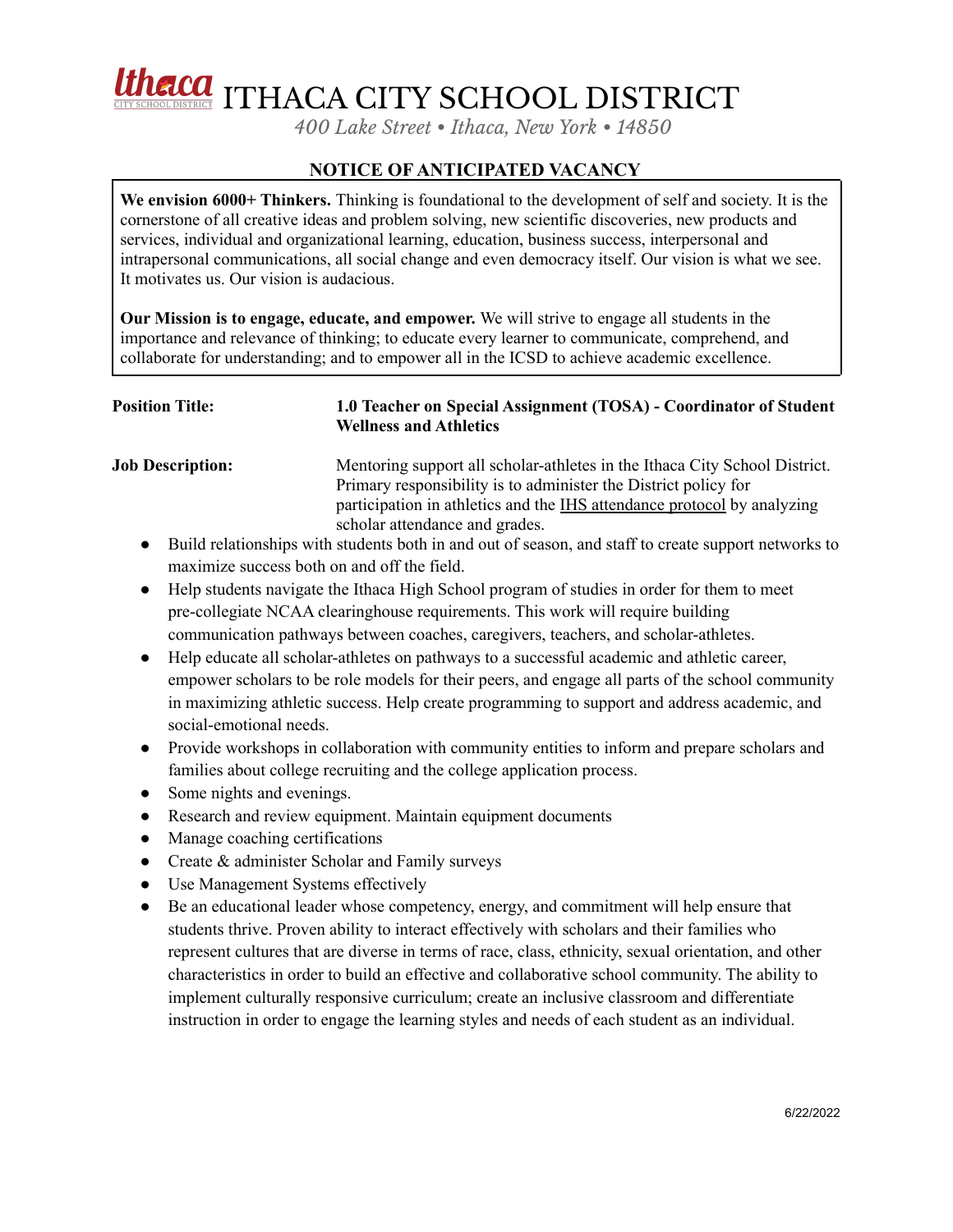| <b>Current Location:</b> | Athletics and Wellness       |
|--------------------------|------------------------------|
| <b>Anticipated Date:</b> | July 1, 2022                 |
| <b>Posting Dates:</b>    | June 22, 2022 - July 5, 2022 |

### **Ithaca City School District values diverse perspectives and life experiences. We encourage people of all backgrounds to apply, including people of color, women, LGBTQIA+, veterans, people with disabilities, and those with lived experiences.**

**MANDATORY Writing Sample Writing Sample required for application to be complete Please upload in writing sample or with cover letter**

- 1. ICSD has a diverse student population representing a variety of races, gender identities, learning needs, social economic status, sexual orientations, languages, national origins, etc. Describe your teaching strategies and/or experiences for effectively educating students from diverse backgrounds. Please give specific examples of how you respond effectively to students who have a variety of identities, and/or respond effectively to students who are different from your own identity. How do you ensure success for every student?
- 2. Tell us about any personal and professional experiences you have had that would help you help us to fulfill our district equity goals.
- 3. The Ithaca City School District is a 1:1 district in grades 3-12. Please provide examples of how you have used or your vision for using digital technology in instruction. Also, please provide evidence of how you stay current with students' digital world.

### **Qualifications:**

- All and/or applicants must meet the NYSED coaching certifications requirements for certified teachers and/or non-certified teachers.
- All applicants must have must have updated requirements CPR/AED for & First Aid certification, fingerprint clearance, concussion certification, DASA certification, Temporary License (for non-certified teachers), S.A.V.E. & Child Abuse certification.
- The Ithaca City School District is committed to eliminating race class gender and disability as predictors of academic performance, co-curricular participation and discipline. Qualified candidates will demonstrate a basic awareness of these commitments in a strong willingness to support these efforts.

| <b>Salary Range:</b>        | As per current ITA contract (10 month full time base).                                                                                                                                                         |
|-----------------------------|----------------------------------------------------------------------------------------------------------------------------------------------------------------------------------------------------------------|
| <b>External Applicants:</b> | Apply at www.olasjobs.org                                                                                                                                                                                      |
| <b>Internal Applicants:</b> | Send a letter of interest highlighting qualifications for this position<br>and an updated resume to -<br>Office of Human Resources, ICSD Administration Building<br>Attn: Mark Vrede mark.vrede@icsd.k12.ny.us |